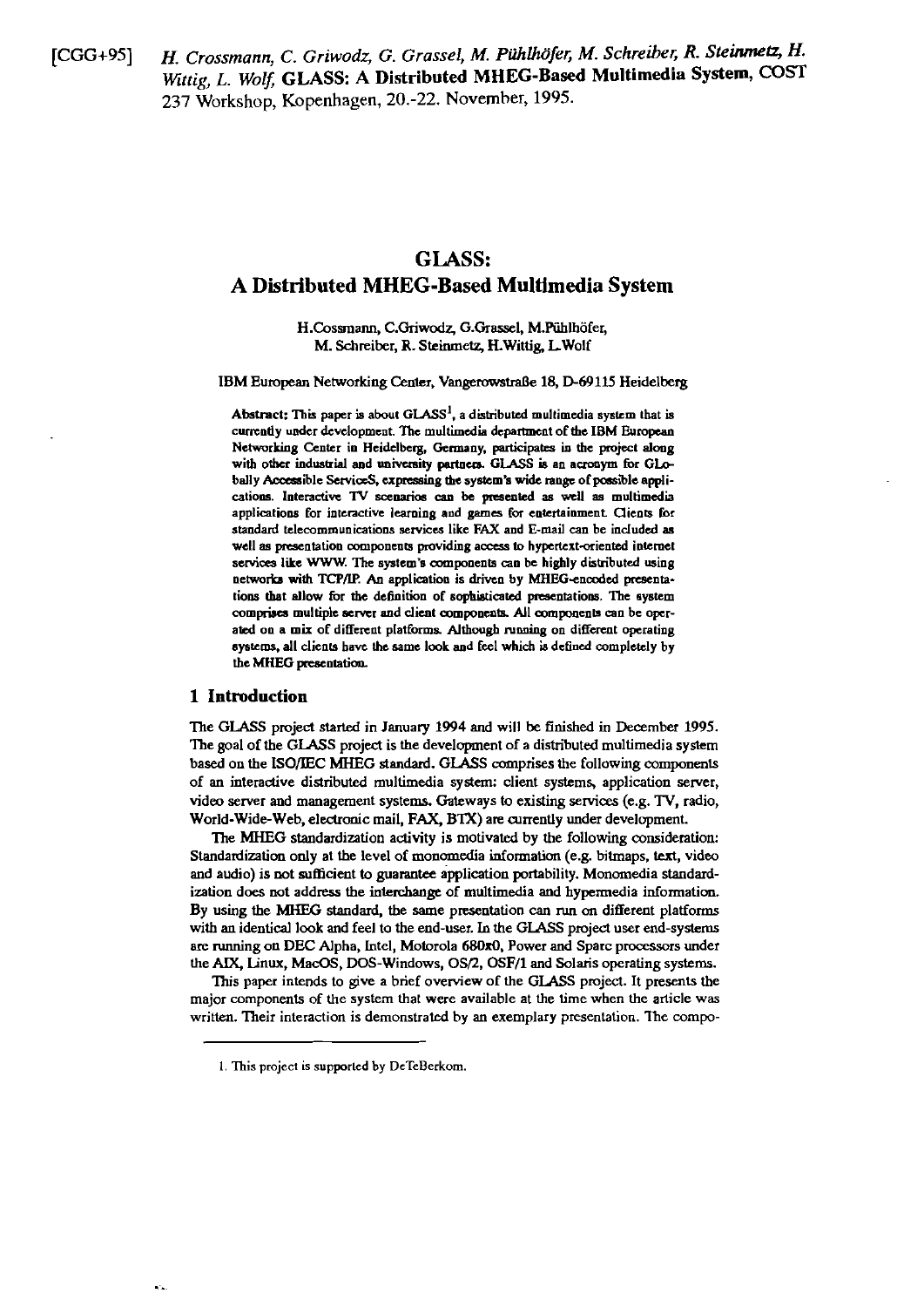nents allow the presentation of basic scenarios that make use of some discrete media types as well as continuous ones. User interaction is already supported but there is the possibility to add manyThisprojectsissupportedbyDeTeBerkom more features to the current system. A short outlook to future extensions is given at the end of this paper.

The paper is structured in the following way: Chapter 2 introduces the MHEG standard and the MHEG Object classes. Chapter 3 describes the client and server components which comprise the MHEG run-time environment. Chapter 4 clarifies the interaction of the components by presenting a walk through the system. Chapter 5 gives a conclusion of the work presented in this paper.

# **2 Overview of MHEG**

Primarily, MHEG is the name of the "Multimedia and Hypermedia information coding Expert **Oroup".** 'Ihis group is organizsd **as** working **group** 12 of **tbe** iSO/IEC Joint Technical Committee 1/ Sub-Committee 29 [5].

MHEG is also the common title of the document 13552, which comprises the work of this group. The standard supports presentation, representation and manipulation modelling of multimedia and hypermedia applications. By placement with the information interchange standardization efforts, MHEG is related to Joint Photographic Exped Group **(JPEG) [2].** the Moving **Piciures** Expert Group WEG) [3] and the Digital Storage Media (DSM) Group [6], which are in the same sub-committee of ISO/ **IEC JTC1.** 

This section briefly introduces the role and overall concepts of the MHEG standard.

#### **2.1 General Conrept**

The MHEG standard provides an interchange format for multimedia **and** hypermedia information and specifies its machine-independent encoding [8]. It provides generic multimedia information siruciures **whidi are** suited for real-time multimedia applications, synchronization and real-time interchange of applications. Temporal and spacial relationship of monomedia objects **can** be expressed, timer mechanisms **can** be applied. User interadion mth the presentation objects can be specified in detail, as well as reactions to these interactions. MHEG is also a container and description format for various monomedia formats.

To clarify the semantic information contained in a presentation coded in MHEG, a comparison to monomedia content encodings can be applied. Figure 1 depicts an analogy between the multitude of conventional text processing systems and multimedia editors. Distribution of text documents in electronic form has at the moment settled for Postscript, while in the multimedia and hypermedia domain, a multitude of players are required, one for **each** presentation coding. Similar to Postsciipt **as** the standard page description language, MHEG represents the common coding for multimedia and hypermedia applications. Since an MHEG presentation is not human-readahle any more, it is also called "final form".

The MHEG framework consists of five parts. The focus of the GLASS project is on MHEG-1 which defines the "Coded Representation of Multimedia and Hypermedia Objects  $(ASN.1)$ ", and MHEG-5 which is the MHEG-1 suh-profile for interactive and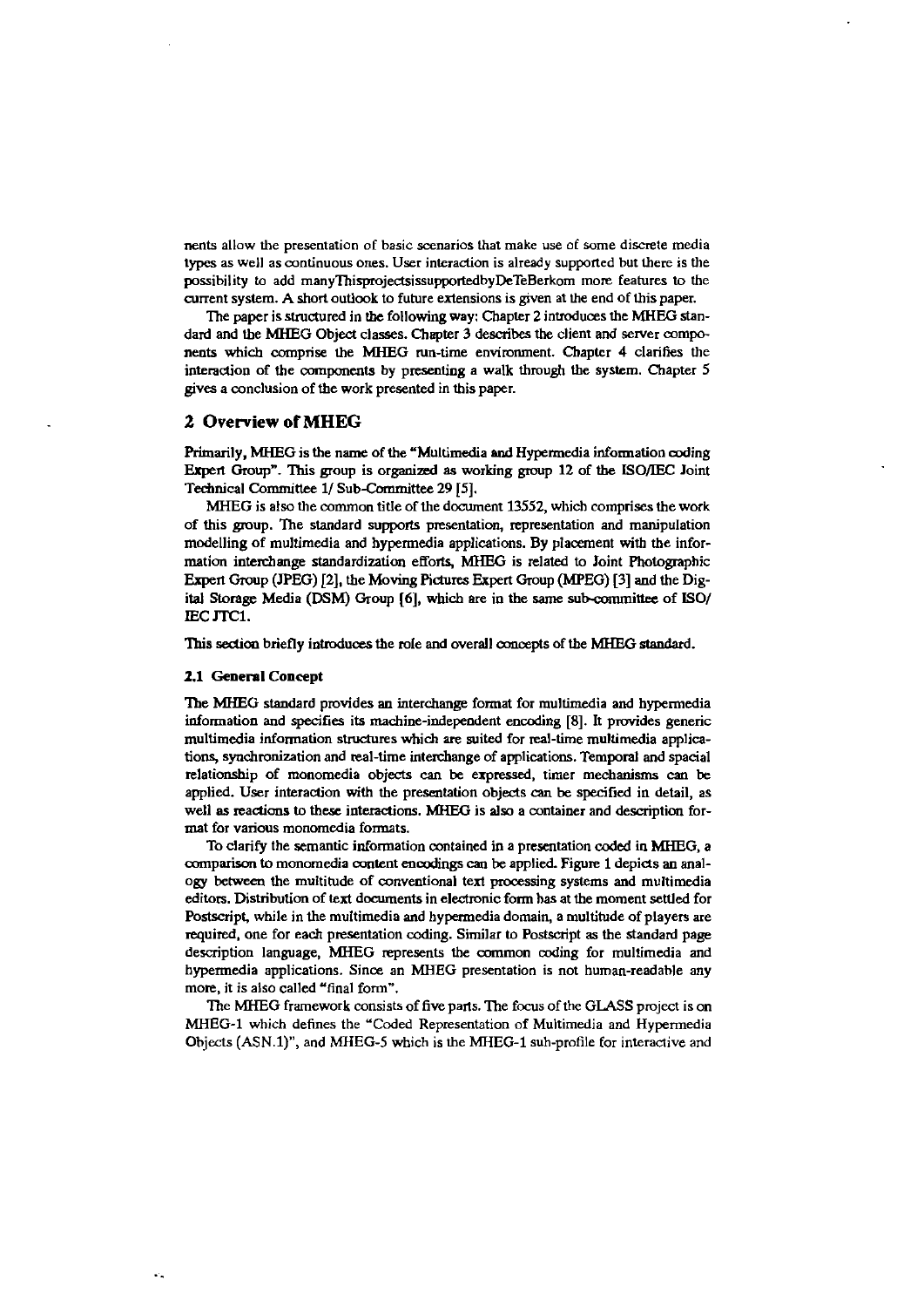

Fig. 1. MHEG as Multimedia/Hypermedia Presentation Format

digital television. The experiences of the MHEG system design and implementation within the GLASS project has influenced the ISO/IEC MHEG-1 and MHEG-5 standardization activities.

## 2.2 MHEG Classes

MHEG makes an object oriented approach towards presentation interchange. It describes a presentation by means of class descriptions. From these descriptions, classes may be set up in the MHEG interpretation service to form so-called interchanged objects, which can in turn be instantiated to run-time objects. Figure 1 shows



Fig. 2. Object-Oriented Modelling

the three steps that are required by the MHEG interpretation service to create a runtime object. An effect of this modelling principle is that presentations can not be started by the presentation provider, but that the interpretation service must always take the initiative and retrieve at least a single initial object to start a presentation. This start-up mechanism is not described in the MHEG documents and is private to each MHEG presentation system.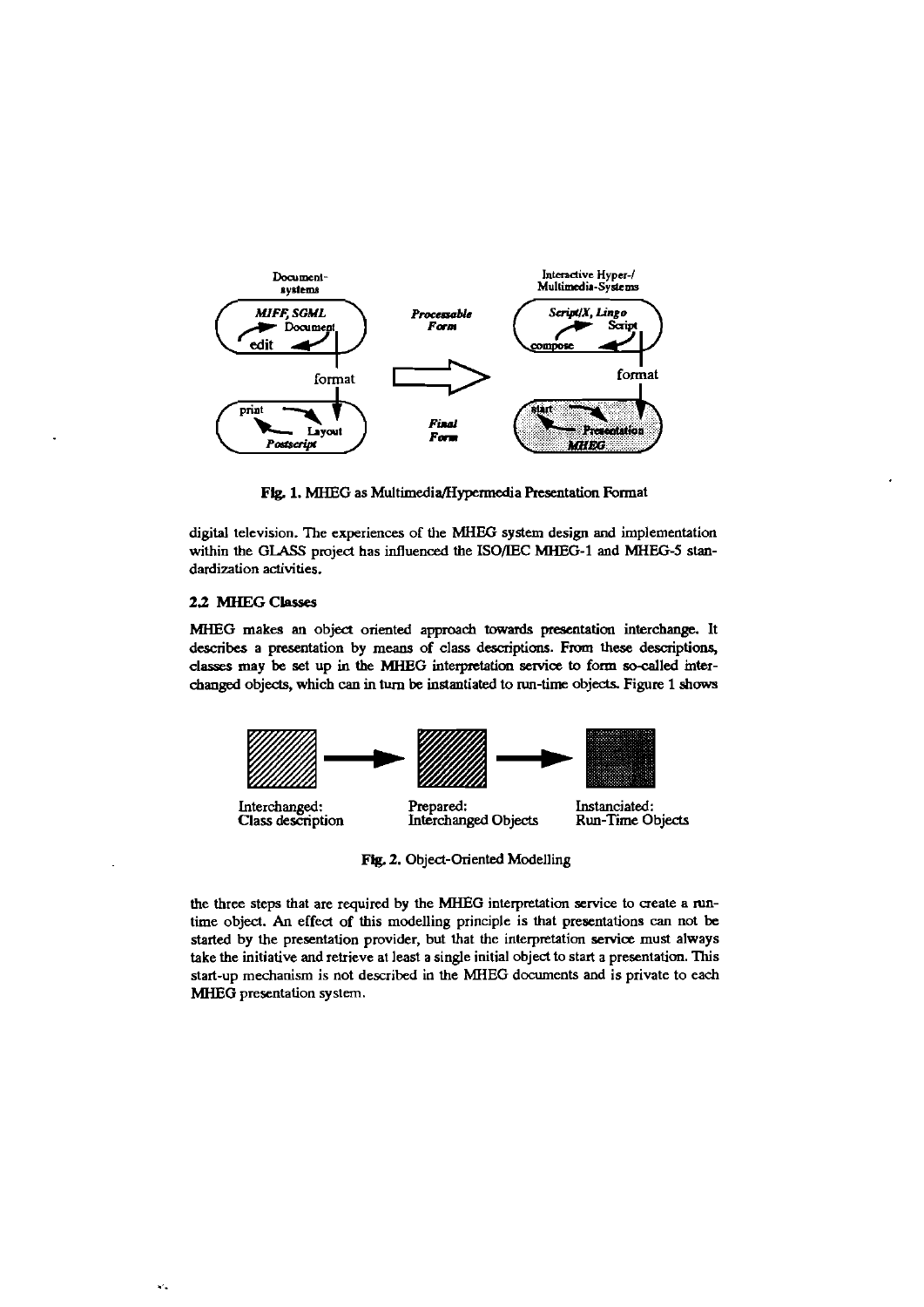#### **Content Class**

The content class refers to or contains the coded representation of mono-media information together with a set of parameters containing information that is required for the presentation of content. This set contains information on the coding method and a specification of the application-oriented parameters (e.g., color table, quality of service parameter). They form the description of object classes that are set up in the MHEG Engine as Interchanged Objects.

#### **Multiplexed Content Class**

This class refers to or contains the coded representation of multiplexed media data together with a description of each multiplexed stream.

#### **Container Class**

The container class provides a container for grouping multimedia and hypermedia data in order to interchange them as a whole set.

#### **Composite Class**

The composite class provides support for multimedia and hypermedia objects that are processed as a single entity. This mechanism provides a consistent approach to the synchronization in time and space. It also provides short-cuts by allowing action objects to be applied to groups of objects.

#### **Action Class**

The MHEG standard defines an initial behavior for each MHEG Object. It also describes how to modify the initial behavior of each object by defining a list of elementary actions to be applied to the objects. The actions are used within a link object to describe a link effect. The MHEG standard defines the following types of behavior:

- Preparation: loading of objects into the system and removing them (Prepare, Destroy)
- Creation: instantiation and deletion of run-time objects (New, Delete)  $\bullet$
- Presentation: control of the progress of the run-time objects (Run, Stop)
- Rendition: control of the projection of the run-time objects (e.g., Set Speed, Set Size)
- Interaction: control of the result of an interaction (e.g., Set Selectable, Set Modifiable)

Actions are also provided to retrieve a current value of an object's attribute for further processing in Links or Actions.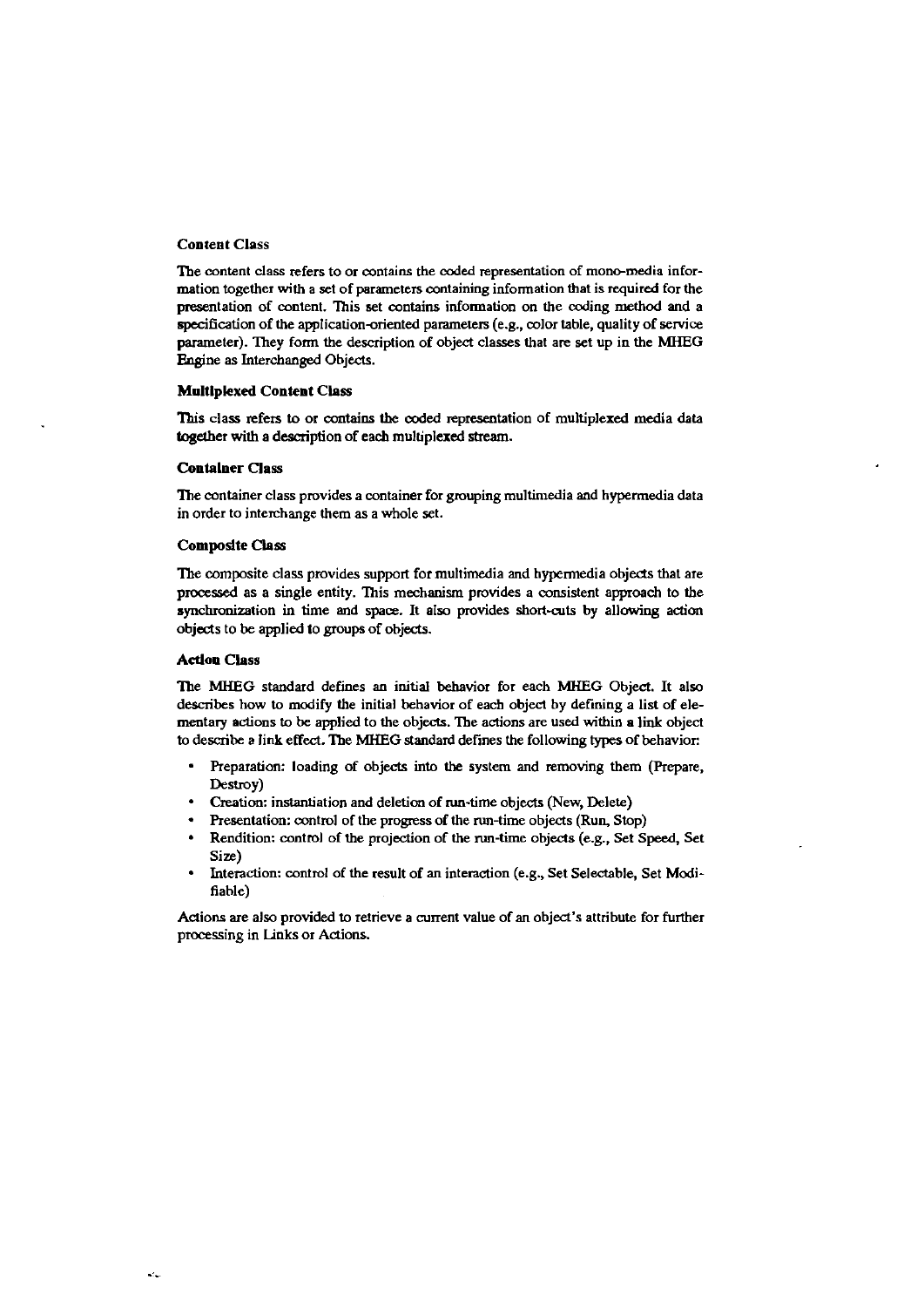#### **Link Class**

The Link Class defines a structure which specifies a set of relationships. Each relationship is defined between one or more sources and one or more targets. The relationship is composed of conditions associated with the sources (link condition) and the actions **to** be applied **to** the targets (link effea). The adions **are** to be applied **to** ihe targets when the conditions become true. An exemplary link object is shown in figure 1.



**Flg.** 3. Link Class

#### **Script Class**

The saipt class defines a wntainer for complex relationships between **MHEG** Objedg defined by a language not defmed within ihe first part of ihe MHEG standard. Within the standardization body, the MHEG-3 effort is undertaken in order to provide an excbange format for ihe **scripting** language.

# **Descriptor Class**

 $\mathcal{L}_{\mathbf{z}}$ 

Tbe descriptor defines a strudure for **the** intercbange of resource information about a single or a set of multiplexed objecis. For erample, this information is used **to** faalitate a wrrespondence between ihe resources required to preseat ihe objects and ihe resources available **to** ihe system.

# **3 Architecture of the GUSS system**

The GLASS system consists of various wmponents ihat work togeiher **to** make an MHEG presentation **run and** to provide the user with visual and audible output as well as wich devices for interadion. The annponents **can** be distributed over different machines on interconnected networks and they are able to exist in a heterogeneous environment. This is possible because they use project specific application protocols that are based on a standard internet protocol suite that includes TCP/IP. A couple of the protocols will be described along with the components that communicates with each other.

The components can be subdivided into three categories:

• Client Components, consisting of the User Interface Agent (UIA), Presentation Objecis (Pos). tlie MHEG Engine (Enginc) and tbe Control Agent (CA).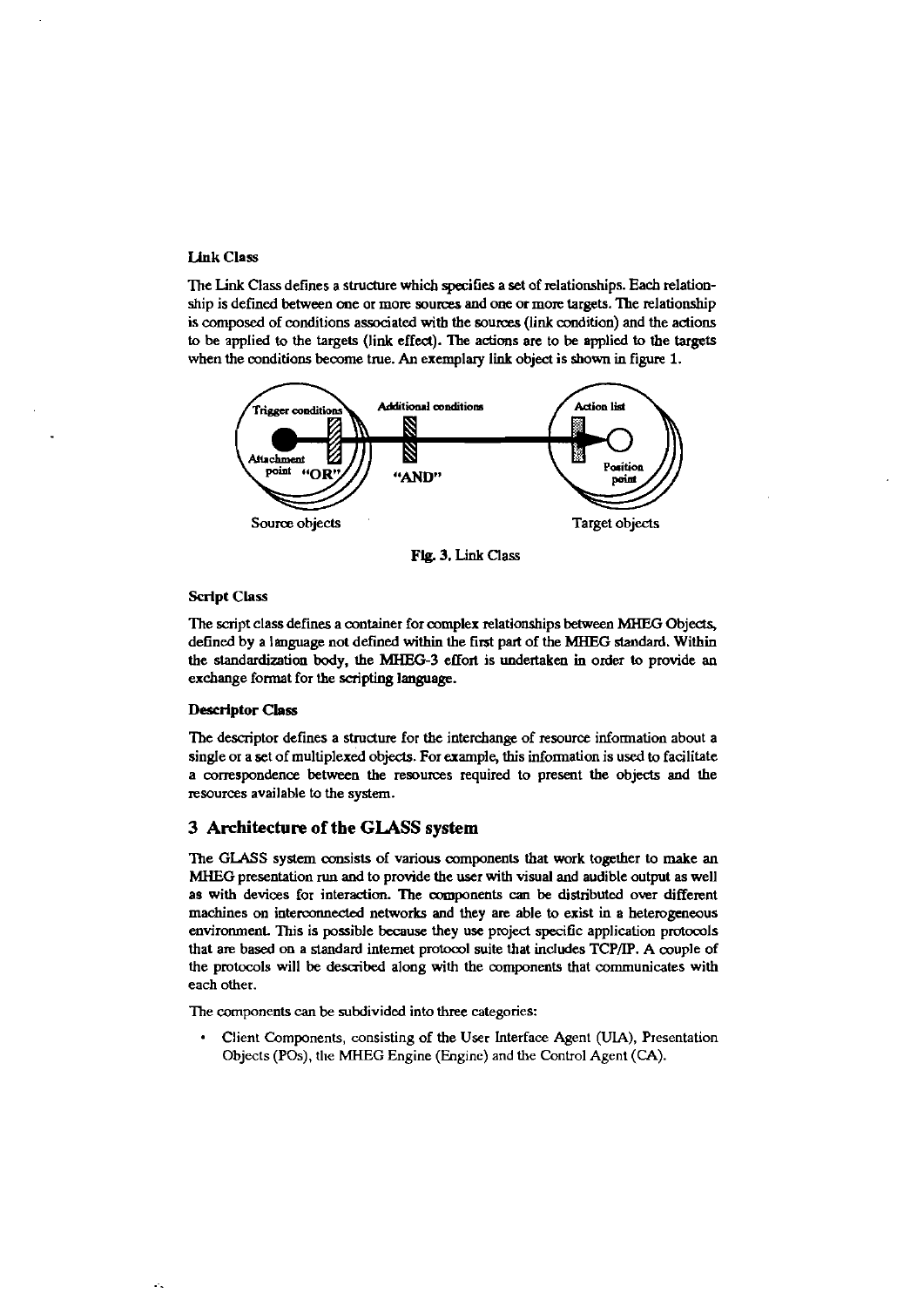- Management Components, consisting of the Session Management Agent (SMA)  $\bullet$ which, in turn, includes the Authoring Agent, the Security Agent, the Locator Agent, the Directory Agent, and the Data Distribution Agent.
- Stores consisting of MHEG Object Stores and Content Data Stores.

Figure 4 gives an overview of the system's architecture.



Fig. 4. Architecture of the System

The User Interface Agent is responsible for the management of Presentation Objects that autonomously present the audible, visible and interactive parts of a presentation. The MHEG engine is the heart of the system. It executes MHEG presentation and drives the UIA with PO's. It's communication front-end is the Control Agent. It is connected to the Session Management Agent that manages subcomponents for data distribution, security and accounting purposes. Stores are components that are responsible for content delivery of either discrete or continuous media. The components will be described in more detail in the following paragraphs.

# 3.1 Client Components

#### **User Interface Agent**

The User Interface Agent (UIA) is a client component that is responsible for the creation, maintenance and destruction of Presentation Objects. It is completely driven by the MHEG engine with which the UIA communicates through an intermediate component - the Control Agent. Communication with the Control Agent is done using the User Interface Control Protocol (UICP). This protocol has primitives for session establishment, control and accounting, as well as primitives for Presentation Object control. A typical transaction consists of a Request that is asynchronously answered with a Response. Most requests are originated from the MHEG engine that wants the UIA to perform another presentation task. Most of the UICP PDUs (Protocol Data Units) rep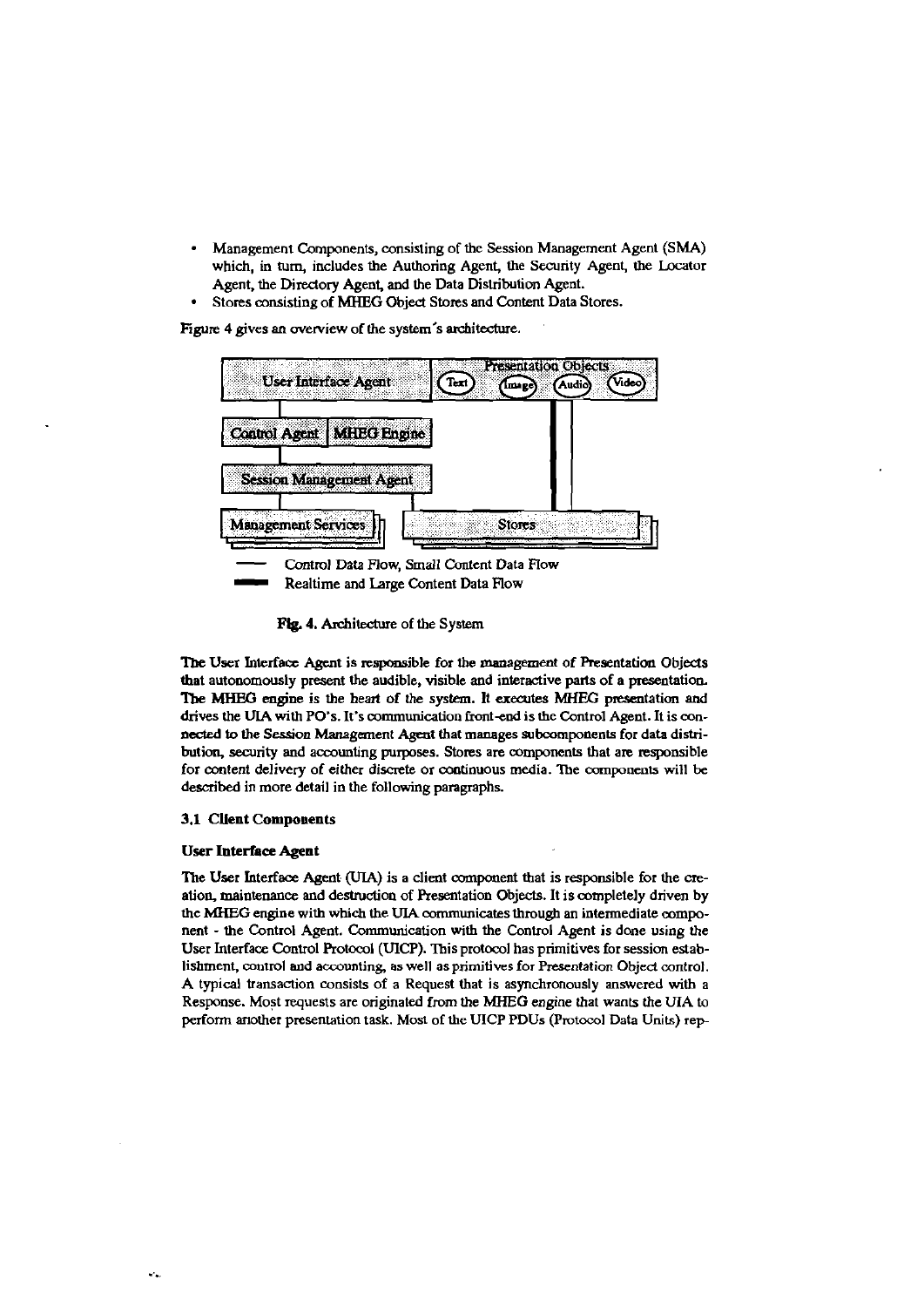resent atomic MHEG actions that are combined to perform the presentation. Nevertheless there are PDUs from the UIA that either request an SMA service or signal an event **to** the engine. The Control agent routes ihese accvrdingly.

The UIA design is thread-based to allow for concurrent Presentation Objects that will act independently from each other without blocking the UIA from its management tasks. Figure 5 shows the UIA's architecture.



Fig. **5.** Architedure of the **UIA** 

All incoming and outgoing PDUs are collected into a queue that guarantees the correct execution **sequence. A** pmtowl automaton is **used io** build an intemal objed oriented representation of tbe MHEG preseniation's elements ihat **are** currenily in use. **A** set of Presentation Interchange Objects (PIOs) for atomic presentation elements like JPEG Images, MPEG Video, MPEG Audio and Text is constructed. PIOs allow for efficient resource management to prevent the POs from multiple buffering of content data. They **also** presenl a parallel to ihe **MHEG** engine's omapt of **perfonning** adions in two steps. The first step is used to prepare POs for running, e.g allocating resources, retrieving data and initializing devices. It is completely transparent to the user and ensures the engine that the prepared PO is ready to run. The second step starts the presentation of a PO that then becomes visible to the user. The UIA only tells the appropriate PO to start its presentation, the presentation process itself is out of the UIA's **swpe** and up to ihe PO. When the **MHEG** Engine tells the **UIA io** do **so,** a PO or a PI0 with all POS belonging **io** it will be deleted from memory.

#### **Presentation Objects**

Presentation Ohjects (POS) handle ihe presentation of content data objects as well as user interaction with these objects. POs are created, modified and destroyed by the **UIA** on demand of ihe MHEG Engine (Engine). Content data objects, managed by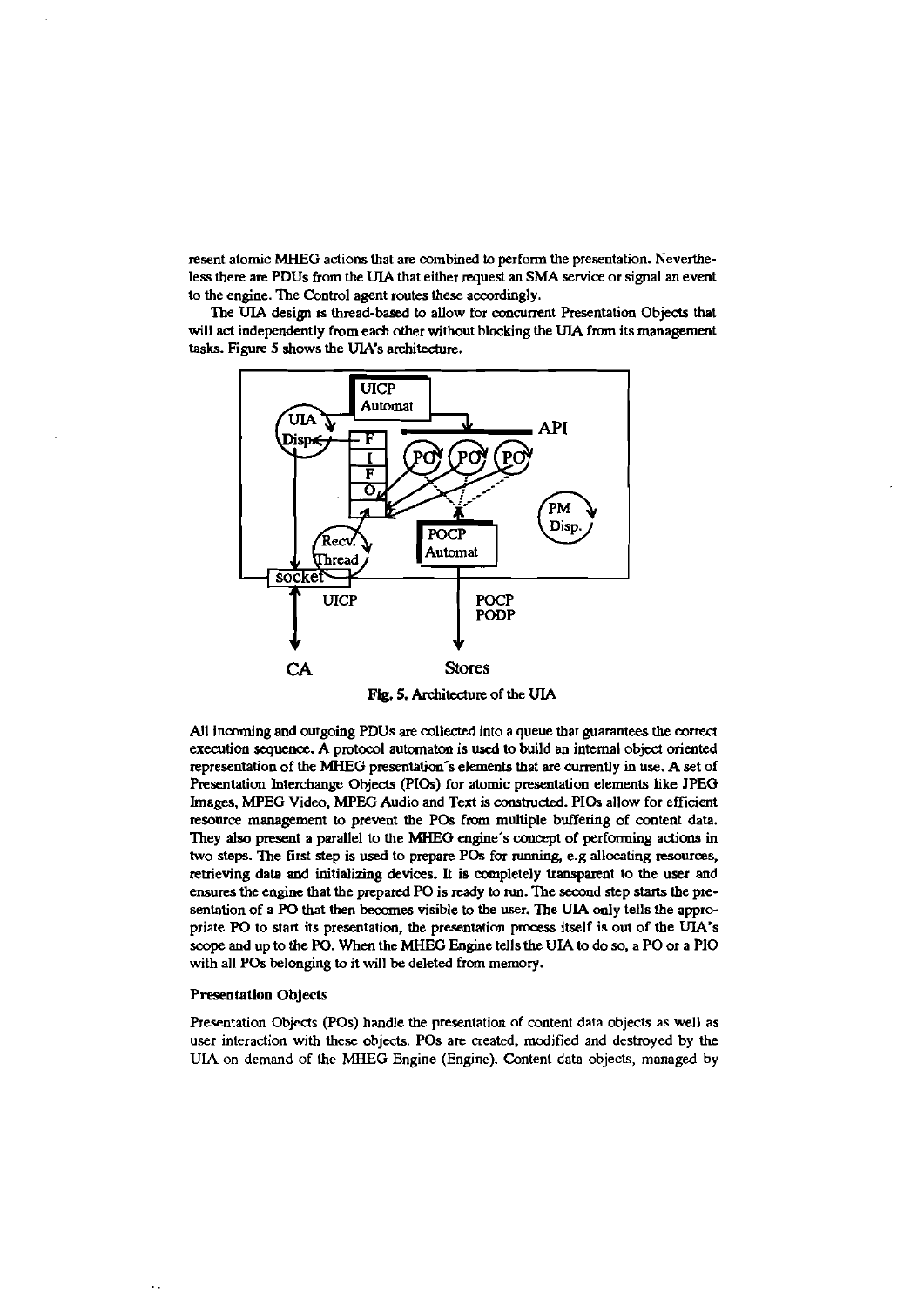Presentation Objects, are either extracted from an MHEG Object, if included, or retrieved from the Content Store, if referenced in the MHEG Object. The Presentation Objects handle the necessary communication in the latter case. They communicate with the store using the Presentation Object Control Protocol (POCP) and the Presentation Object Data Protocol (PODP). The POCP establishes and controls the PODP which performs the actual data transmission. While the POCP provides primitives such as "open data connection", "start/stop data streaming", "set stream speed" etc., the PODP transmits raw data of different media types.

Presentation Objects are responsible for presenting multimedia data to the GLASS system's user. Besides, for interaction purposes POs map events generated at the proprietary graphical user interface (e.g. mouse and keyboard actions) into a form the Engine can interpret. The Engine is able to respond to these events in a way the presentation author has intended, for example to allow the user to navigate through the presentation.

Media types like audio and text are supported by different types of POs. This allows for easy extension of the GLASS system. Currently supported media types are

- Video (MPEG I),
- Audio (MPEG-Audio and WAVE),
- Images (JPEG) and
- Text (plain text and a GLASS text format)

which are associated with the respective POs. This set of POs can be separated into two subsets of POs according to the contents' media types: discrete and continuous. Video and audio are examples for continuous media types. They may neither be cached in nor instantiated more than once at a time from an interchanged object. They require real time flow-control and are played out directly on the local system. Except for this, they work like discrete media. Examples of these discrete media that can be preloaded when the PO is instantiated are pictures and texts. The GLASS architecture for example allows the ImagePO to receive an entire JPEG image, to decode it and to store the decoded image for other ImagePO instances' usage.

# **MHEG Engine and Control Agent**

The MHEG Engine (Engine) is the driving and controlling force of MHEG presentations. Its task which is central to the system is to control the presentation. To fulfil this task, the MHEG Engine interprets the interchanged MHEG Objects. As a result, it issues requests to the presentation system. The interpretation process might also result in requests for retrieval of further objects.

The Engine requests MHEG Objects asynchronously from the Control Agent (CA) which in turn makes use of the MHEG Stores through the Session Management Agent to retrieve these objects. The result of this retrieval process is an asynchronous response as an input to the Engine. Another source of input for the Engine are events. These events originate in the presentation system and are passed to the Engine through the User Interface Agent and the Control Agent. MHEG Objects and events are processed by the Engine. This may result in a request to the presentation systems or trigger the retrieval of further MHEG Objects. Internally, the Engine manages a single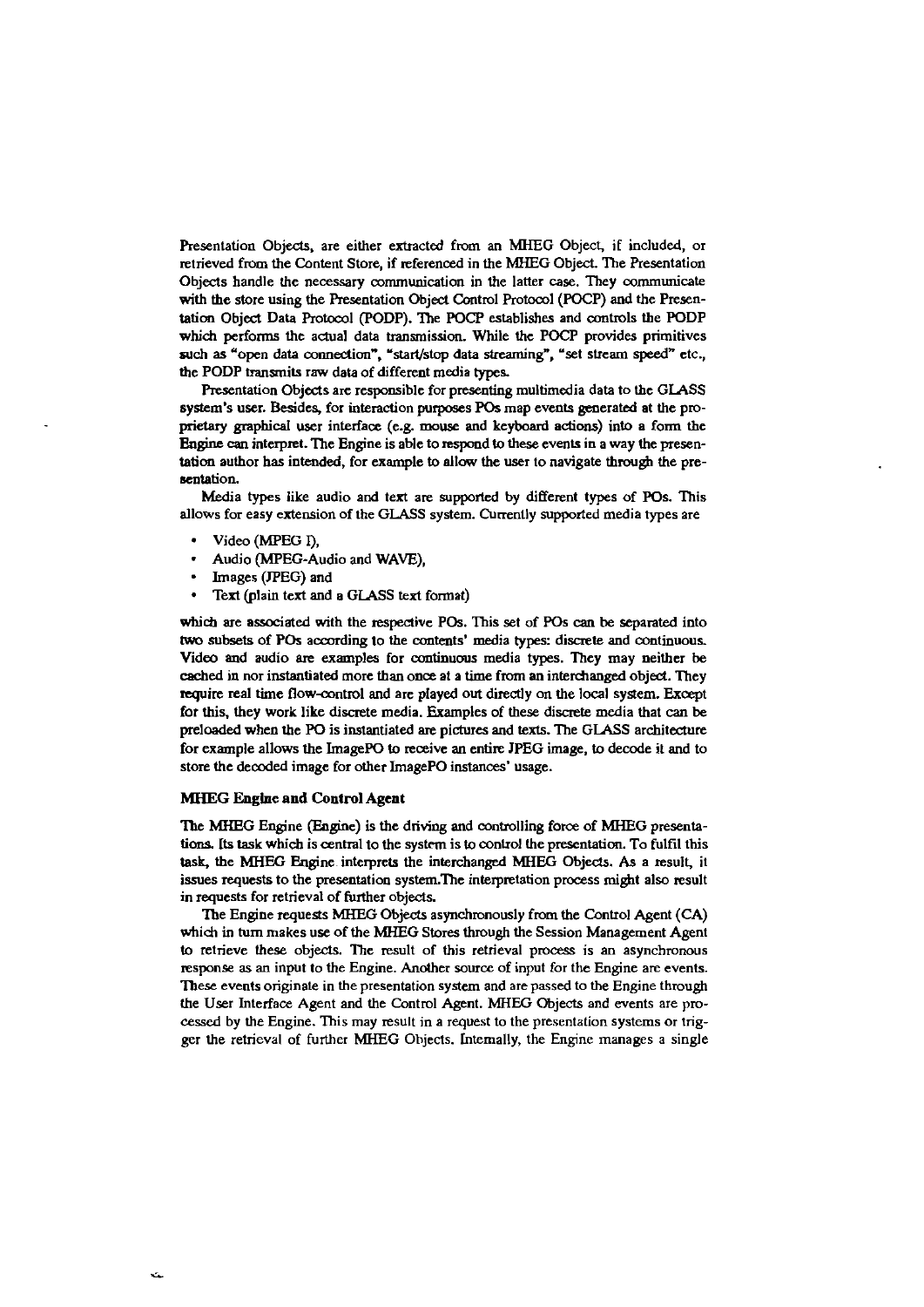

Fig. 6. Architecture of the MHEG Engine

huang a comprem-Actions will in turn result in the retrieval of new objects, or sending of requests to the internal state changes which are the result of processing such incoming information. noufications of MHEG Objects provided by the CA, and actions that are insgered by event queue which sequentializes the events received from the presentation system, the

they can be dropped. described in [1]. Packets can be either translated to another protocol and forwarded or Afterwards, it processes PDUs from the three components according to the automaton connection to the Session Management Agent and initializes the MHEG Engine. phase, which is always initiated from the client side, the Control Agent establishes a with remote or local system components for the MHEG Engine. During a session setup The Control negent (CA) is a service instance which handles all communication

CA. CA and the UIA uses either of them depending on the way the UIA connects to the MHEG engine is always local and uses message queues, the connection between the SMA is always networked and uses TCP sockets, and the communication with the requires up to three different communication mechanisms. While the connection to the As a switching component, the CA is connected to their obther components, and it



Fig. 7. Control Agent's Interfaces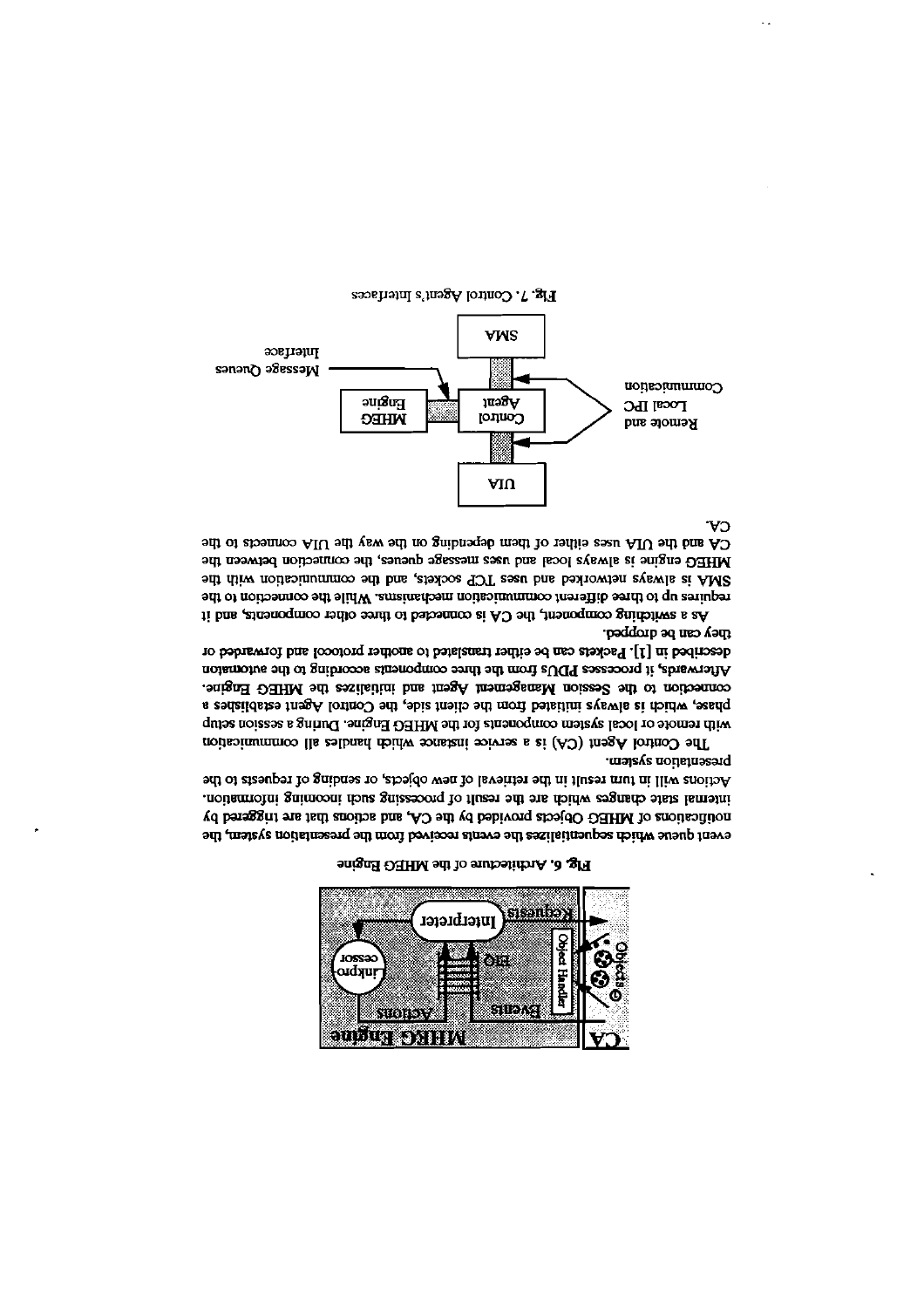Besides handling the communication for the Engine, the Control Agent services the timer interrupts required for the timer management of the Engine. For a distributed environment, the Control Agent is implemented to work on both client and server sides of the system. Basically, putting the CA and Engine on the client achieves better performance, while putting them on the server reduces resource requirements on the client system and achieves greater flexibility. This flexibility has major effects on the design of the component, in that it must allow an efficient implementation on the clients' operating systems that can also be applied to a server operating system without major changes.

The state information held in the CA does not contain information about the activity state of a particular presentation or presented object. Rather than that, the state information is only concerned with the connection itself. Because of this, messages can arrive during the run of the session from all three neighboring entities in no particular order as far as the knowledge of the CA is concerned.

In order to services all different kinds of connection, the CA consists of two threads, one of which exists initially. These two processes have no need for communication except for common knowledge of the state of the CA automaton. Thus, this state is kept in shared memory and accesses to the state variable are protected by semaphores.

At start-up time, only one thread, the CA-Server-Thread, is active. The MHEG Engine is uninitialized. When a UIA connects to this server and sends a Connect Request message, the CA-Server-Thread establishes a connection to an Session Management Agent (SMA), initializes the MHEG Engine and splits into two processes, namely the CA-Sender-Thread and the CA-Receiver-Thread. It is advisable that the MHEG Engine runs as another thread in the same process as the CA, allowing for message passing in shared memory.

#### 3.2 Server Components

#### **Session Management Agent**

The Session Management Agent (SMA) organizes the retrieval of MHEG Objects and content data objects using the Locator Agent, Accounting Agent, and Security Agent. The Control Agent requests MHEG Objects from the Session Management Agent that retrieves these objects from the MHEG stores and passes them back to the Control Agent. This mechanism is not used for the transfer of referenced content data objects but only for MHEG Objects and control information. The referenced objects are transferred between the Content Data Stores and the Presentation Objects by individual transport mechanisms. However, the transport is initialized by the Session Management Agent.

The communication between SMA and Stores is performed using the Store Control Protocol (SCP). This protocol contains primitives for the initiation of data transfers between Presentation Objects and Stores/Gateways, for the retrieval of MHEG Objects from MHEG Stores, and for accounting purposes.

There are several subsystems and sub-agents in the SMA that will not be discussed in this document.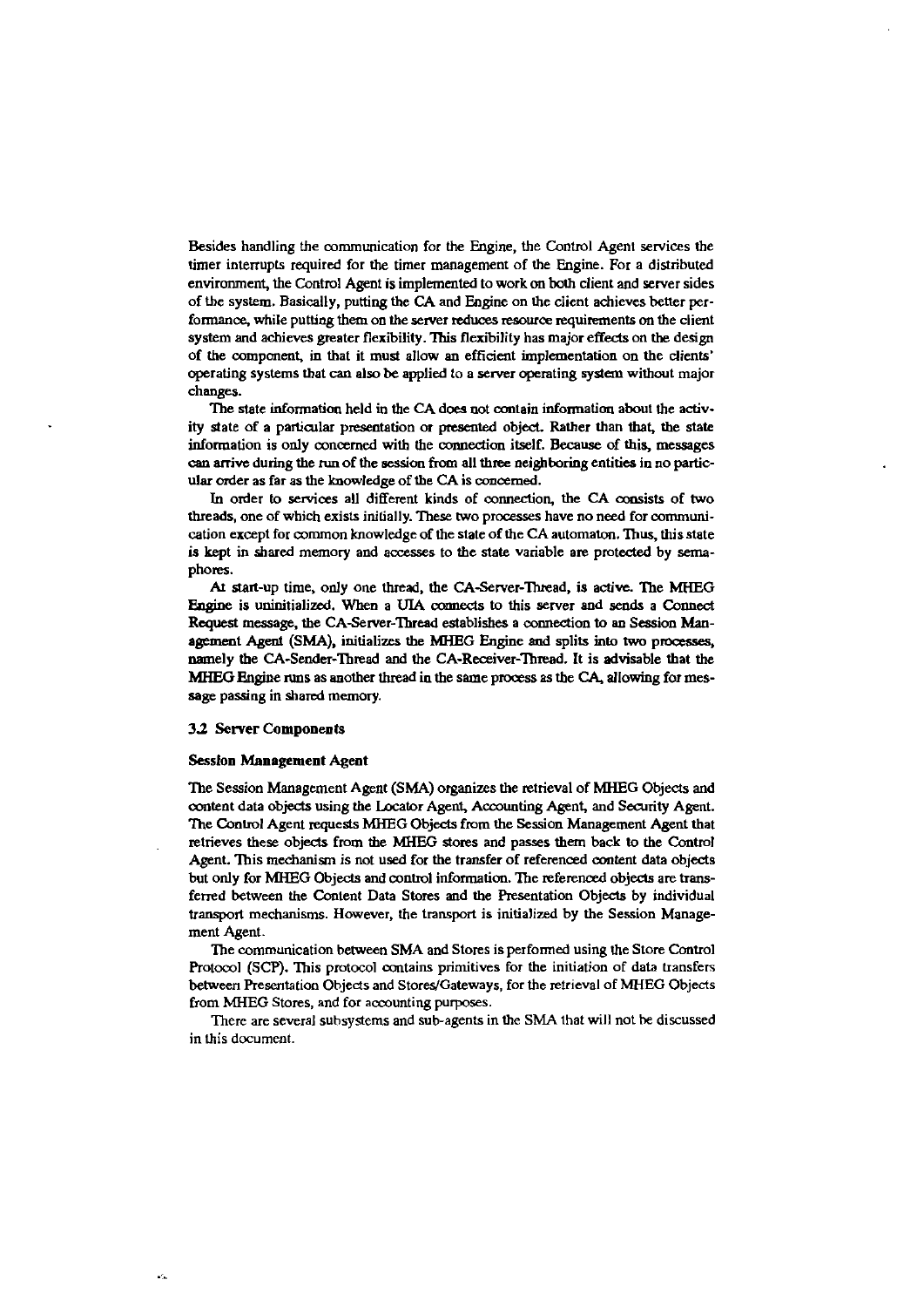#### **Content Store**

The Store is responsible for the storage of content data and the transmission of this on request towards its clients. As such, it provides:

- mechanisms to control the exchange of content data with Presentation Objects,
- transport system mechanisms for transfer of continuous-media data.

In later stages of the implementation the Store will offer additionally transport system mechanisms for transfer of continuous-media data with varying transmission characteristics depending on the Quality of Service (QoS) requirements of clients, functionality to pass accounting information back to the Session Management Agent and protocols for the communication with Locator Agent and Data Distribution Agent.

The Stores communicate via exchange of PDUs with Presentation Objects (POs) and the Session Management Agent (SMA).

The Store consists of two components (Figure 4):

- a Video on Demand (VoD) Server including appropriate stream handler (SH) to perform the handling of multimedia data, i.e., the storage and transmission of continuous-media data, and
- a Control Process (ctrlproc) which communicates via BERKOM GLASS protocols with other BERKOM GLASS system components (i.e., POs and SMA) and instructs the VoD server accordingly to deliver the required multimedia data stream.



Fig. 8. Store Interfaces

#### **Control Process**

The ctrlproc consists and uses various subcomponents:

- $\bullet$ Communication Interface to exchange information with other GLASS components
- Handler modules (pocphdlr, scphdlr, credhdlr) for the control protocols POCP and SCP.
- Peer, the internal representation of a peer, i.e. the receiving Presentation Object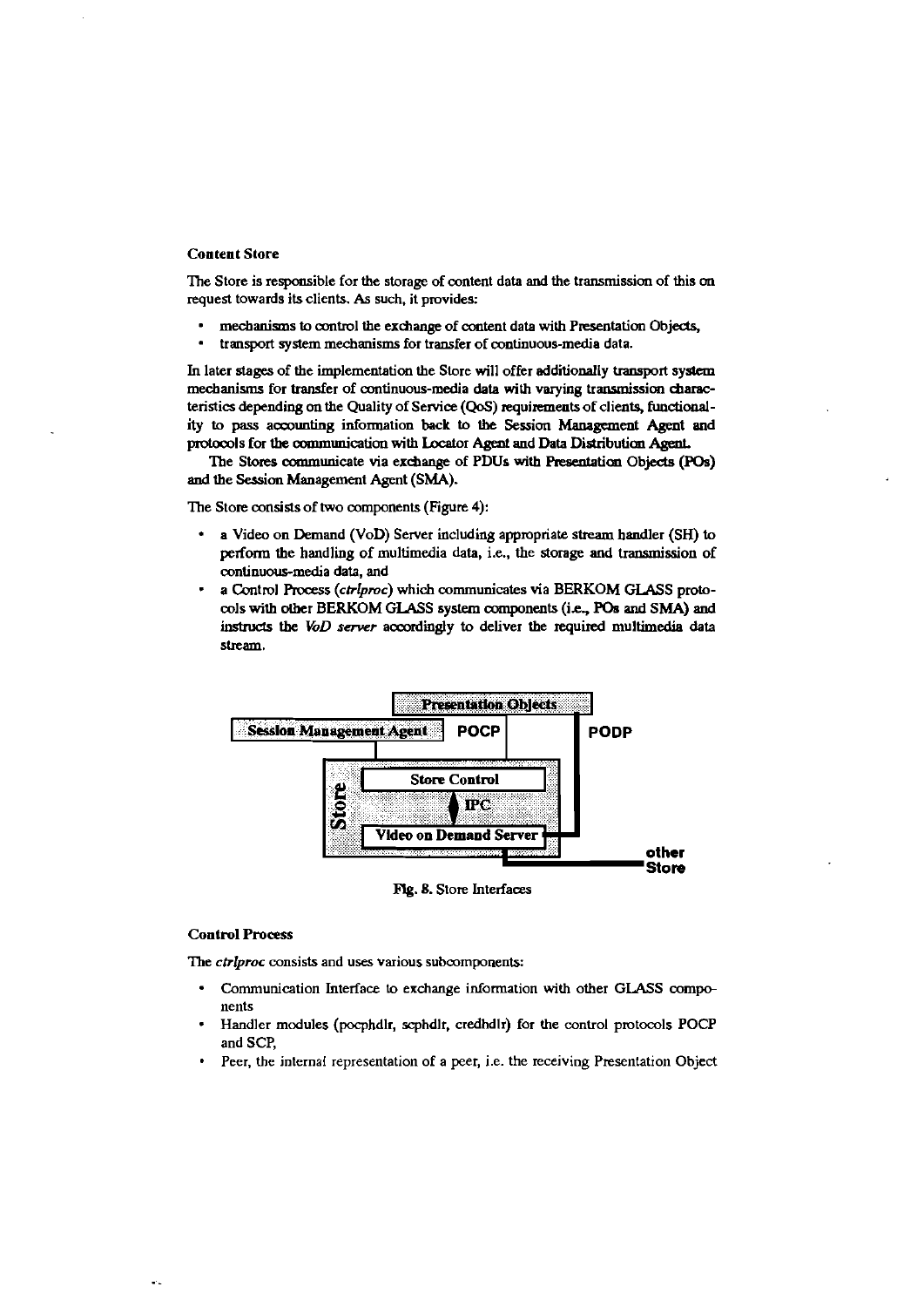on the receiving side,

- Key, the internal representation of an SMA key,
- cm-stream, the internal representation of a content data stream transferred to a Resentation Object
- server-coun, the module which controls the communication with the *VoD server*

To set up a stream, two prerequisites are required. Firstly, the SMA must provide a key to the control process, secondly, the peer must authenticate itself with this key for content retrieval. If this authentication is successful, the stream is opened. Further requests from the peer are required to start streaming of data.

Processing within the *ctribroc* is done within one thread. Since it is not responsible for the transmission of large content data such as continuous-media data but performs control operations only, this incurs no performance drawback and simplifies implementation and testing.

#### **VMeo** on Demand Server

The Video on Demand server used within GLASS is a server designed for IBM RISC System/6000 workstations running under IBMs ALX Version 3 operating system. To provide flexibility, the server allows dynamic addition of hardware- and protocol-specific stream handlers.

The server is designed to provide high quality, guaranteed, on-time delivery of continuous-media data such as video, audio, or animation from a server to desktop computers located around an existing network. It allows delivery of streams of multimedia data (e.g. video) to desktop computers for applications wishing to "play" multimedia data. At the same time it provides non-real-time access through existing network filesystem interfaces and maintains concurrent use of the workstation for standard applications. This is possible by guaranteeing smooth play-out using resource reservation mechanism as described in **[9].** 

The filesystem can determine whether it can meet the needed quality of service for a specific stream before the stream is **started.** It ensures that il **can** meet these requirements by tracking the complex interactions of multiple simultaneous **streams** with diE ferent qualities of service.

It provides a format that is optimized for the storage and retrieval of multimedia data while traditional filesystems are optimized for the storage of small data files.

This is enhanced by a set of generic multimedia services and resource reservation for UNIX systems. It utilizes the facilities provided by the filesystem to provide an integrated continuous-media server and to provide generic resource control for the various subsystems. They also provide interfaces to easily load new modules to support different types of networks for customers with special requirements.

# **4 Interaction of the components**

The last chapter introduced the components of a GLASS system in a very abstrad manner. This one wants to clarify their functionality and the communication among them from a more practical perspective. A very simple presentation will be used for a walk through the system.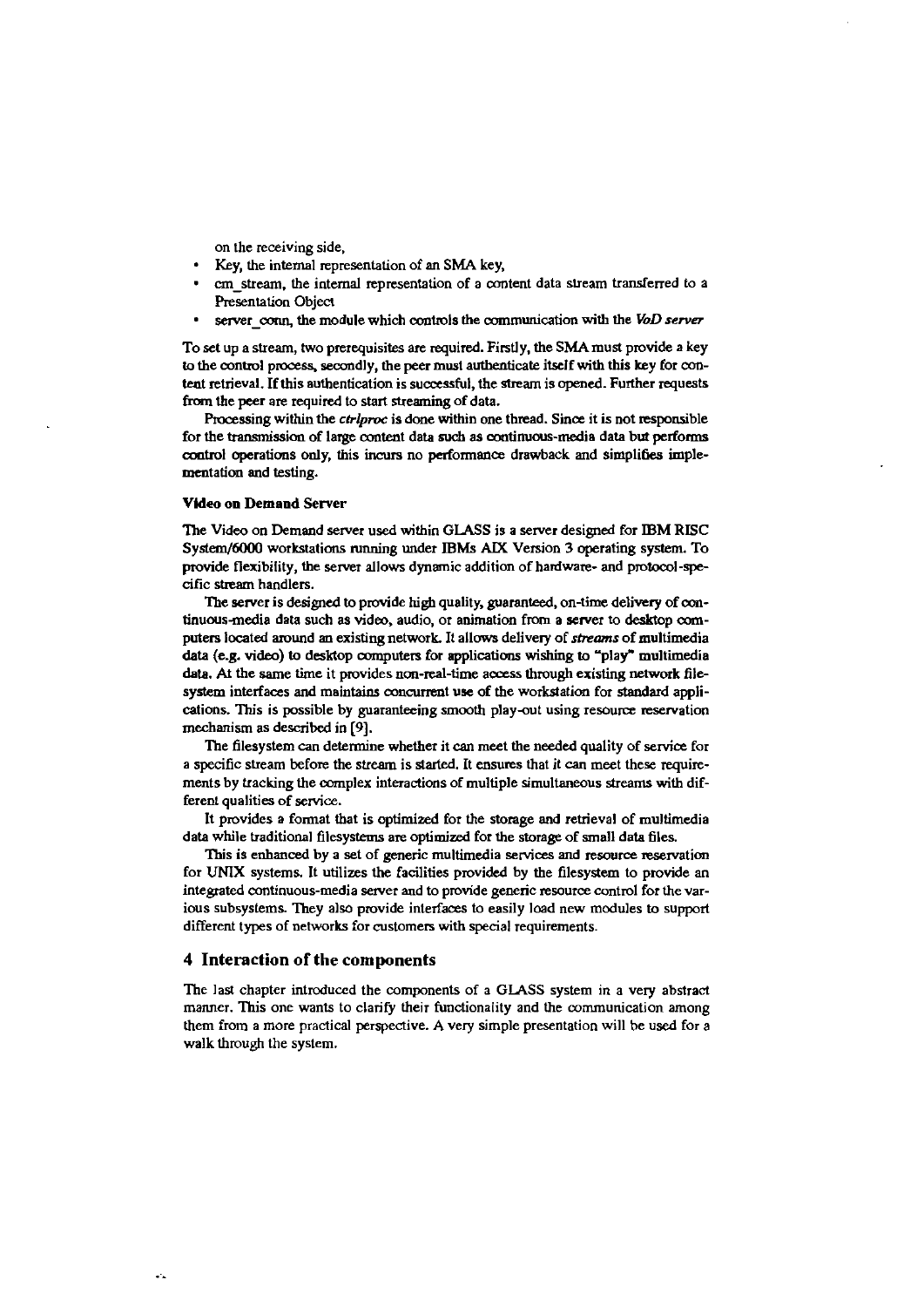

9. Simple Presentation Example

The elements of a simple presentation are shown in Figure 9. The first page consists of a background image and two small images labelled 'Video' and 'Next'. Both labelled images are defined to be selectable, which makes them buttons. In the center of the background image is a frame that is used to overlay a video clip. **if** the user presses 'Video' the video clip will be displayed in the overlay area. Clicking the 'Next' button will lead to page 2..

Page 2 consists of a background image that is overlayed with a smaller text window. The user can scroll through the text using a scroll bar and up and down buttons. A small image labelled 'back' is positioned below the text window. Button functionality is assigned to it. If it is clicked it leads back to page 1.

Now let **us staa** a **wdk** through **the onnpomnb** All **MHEG** Objeds that **belaig to**  the presentation are stored in an Object Store. All contents, the discrete as well as the continuous, are stored in a Content Store. We assume that the SMA is set up to receive requests (e.g. running or automatically starting by the inetd) and that the MHEG



Flg. 10. Communication among the components: startup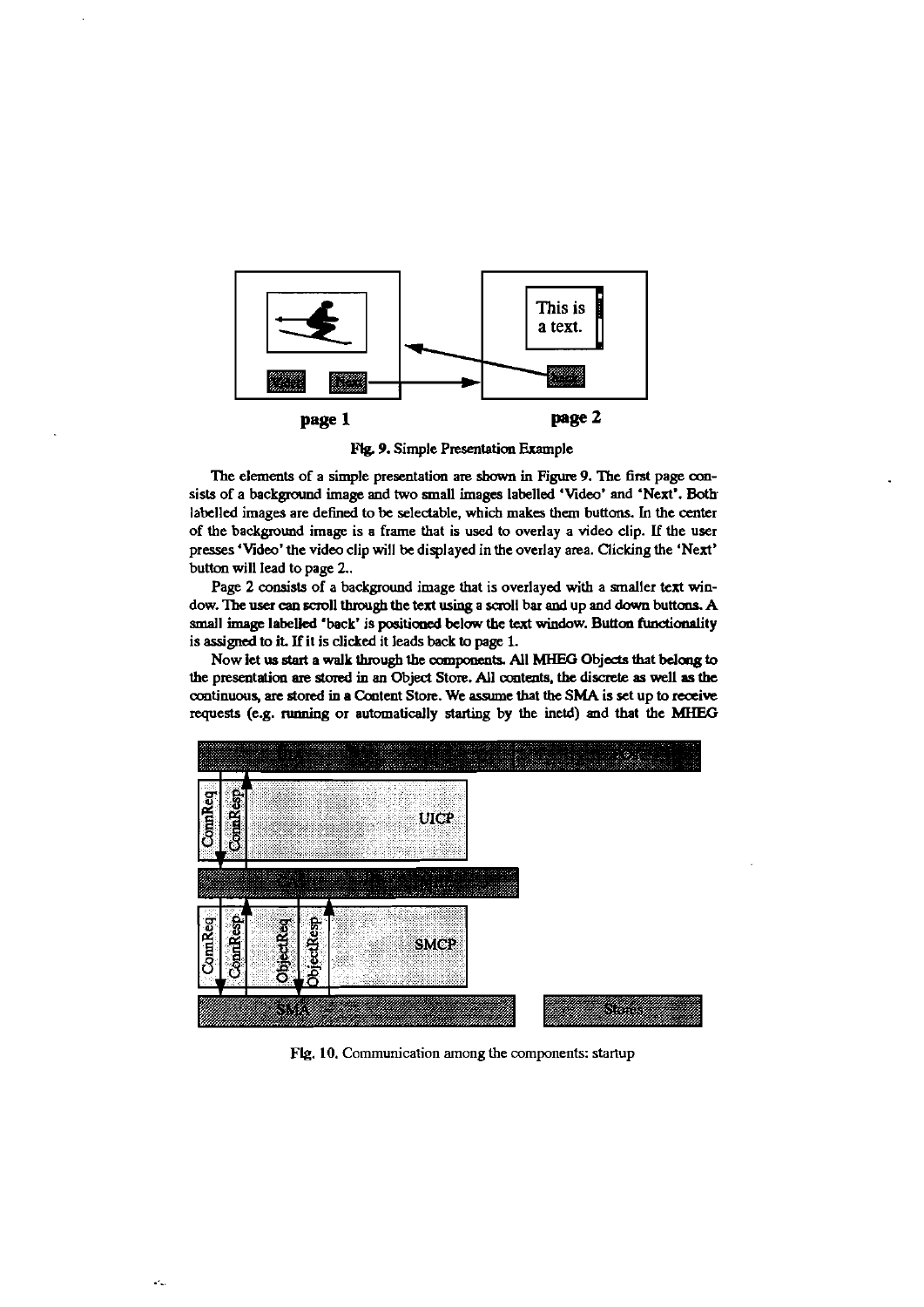Engine is waiting for our presentation's initial object. Figure 10 shows the connection setup as it is requested by the UIA. When the user starts the UIA, e.g. by clicking on its icon on the client machine, the presentation begins. A UICP Connect Request PDU is sent fmm ihe **UIA** to tbe CA The CA forwards the request to the **SMA** and responds to **the UIA** after the connection between **SMA** and CA is set up. Then, the CA retrieves the initial object and feeds it into the Engine which starts interpreting it.

We assume that in the described case, the initial composite object contains all **MHEG** Objeds required **to** present the firnt page. Any further objed requests from the engine would be satisfied by the CA that communicates with the SMA using the **SMCP** protocol. With each objeci request, **tbe ShiA chccks an** which store the **MHEG**  Objects are available and retrieves them. The retrieval mechanism and the communi**caüan** *beiween* the **SM** and the media stores arr out of the **scope** of this daaunent.

While interpreting the initial composite, the MHEG engine is usually required to prepare monomedia contents that are referenced in the presentation. A presentation without monomedia content does nothing user-detectable, and a presentation consisting purely of included content is not feasible for a retrieval system like the GLASS system. It is advisable to transport small data portions as included data because of the transportation overhead, whereas big data quantities should be transmitted as referenced data because all included content data is copied into the **MHEG** engine once.



Flg. 11. Communication among the components: content preparation

Figure 11 shows how the MHEG engine uses the **UICP** primitive RepareRequest to tell the **UIA** which F'resentation Objed is to **be** prepamd for execution. **In** out example a PrepareRequest PDU €01 each of the **three** irnages on the first page is sent **to** the UIA. The UIA builds intemal representations for these objects that are called Presentation Interchange Objects (PIO). Such a PIO has to communicate with the SMA for resolution of the references to monomedia content (ResolveReq and ResolveResp primitives). The resolution is provided as a uniform resource locator (URL) indicating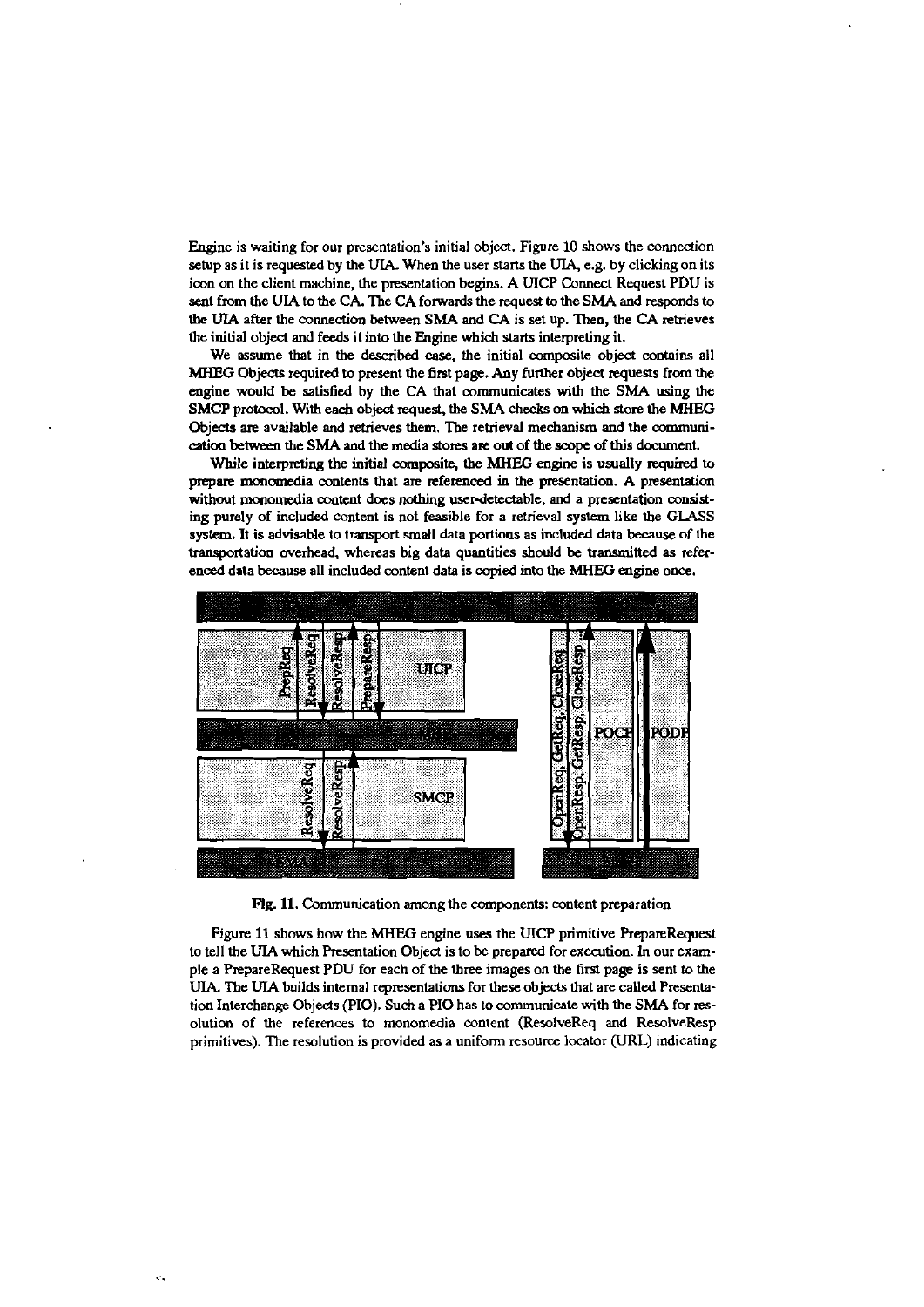the protocol required (POCP), machine name, optional port number, and an additional string resembling a Unix-path to identify the content.

The PIO then uses the POCP protocol to build a connection to the store that is pointed to by the URL's machine name. When a connection has been established the PODP protocol is used to retrieve the data. As content is stored and transferred in a standard format, e.g. JPEG for images, it is necessary to convert it to the client machine's local content type. After this is done, the UIA answers the successful preparation of the objects with a PrepareResponse.



Fig. 12. Communication among the components: actions

After the prepare phase has finished, the engine can execute actions that are instances of the Behavior Class on the prepared objects. An action is considered finished after it has sent an ActionReq PDU to the UIA, been synchronously executed there, and after an ActionResp PDU has been sent back to the engine as shown in Figure 12. The first action sent to a Presentation Interchange Object (PIO) has to be the New action. For each prepared image, one New action is sent from the engine to the UIA. The UIA creates for each New action a Presentation Object (PO). Each PO derives from a PIO whose content it inherits and shares with optional other instances of the same PIO. Thus the images have to be stored in the client's address space only once. After instantiation, a PO is ready for presentation to the user.

The MHEG engine now instructs the UIA to perform a Run action on each Presentation Object to show it on the screen. In parallel the engine interprets some Behavior objects that enable the images labelled 'Video' and 'Next' to be selectable and installed some Link objects that start video playback and creation of the second page, respectively, when one of the (now selectable) images is clicked. These are actions propagated to the UIA using the UICP protocol as well. The UIA itself tells the two POs to be clickable and to send back a message when being clicked.

When the user clicks the 'Video' button, the UIA informs the engine of the event. The engine knows that the button click triggers the video playback and sends a Run action on the video Presentation Object to the UIA. A video clip is a special type of referenced data object, a continuous one. It can not be downloaded in a burst like an image. The control (POCP) and data (PODP) connections between the store and the PO as presented in Figure 13 have to remain open during the existence of the video PO. Data is transmitted continuously as a real-time data stream until the end of the clip is reached or another event in the presentation results in preliminary destruction of the video PO. Then the connection has to be closed. In our simple example the user has to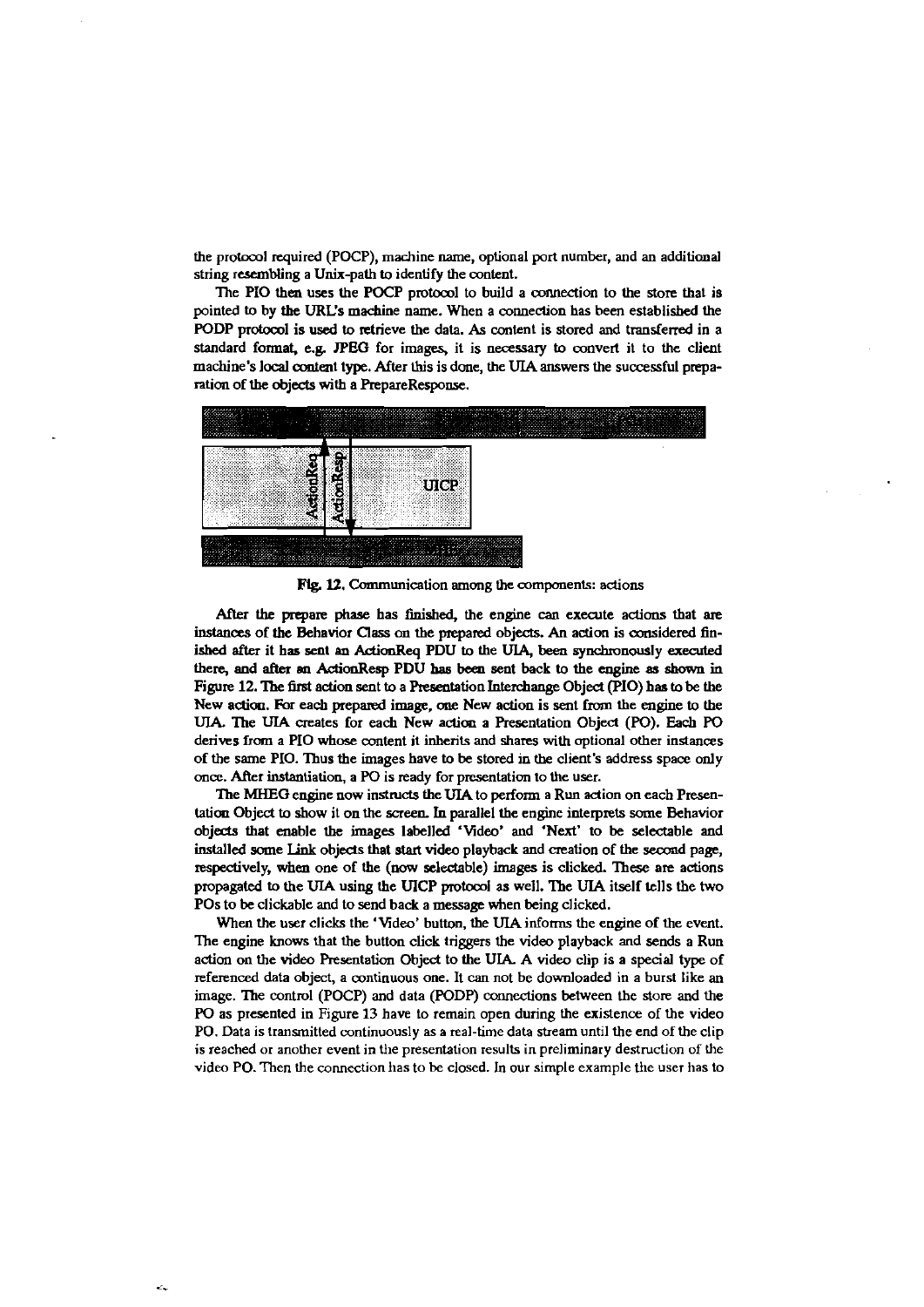

Fig. 13. Communication among the components: video playback

wait for the end of the video clip until he is able **to** interact with the presentation again. Nevertheless, it is possible **to** express a VCR like fundonality in an MHEG presentation using the SetSpeed and SetPosition actions.

Clicking the 'Next' button will lead **io** the second page. The MHEG engine will (in our example) clean up all resources used by the first page and will instruct the UIA to do so as well. The Stop action is used to hide a Presentation Object from the screen. The Delete action is the counterpart to the New action and will delete a Presentation Object. The Destroy action cleans up all resources that were allocated with the Prepare action.

The second page is created in the same way as was explained for the first page. Clicking the 'Back' button will lead back **to** the fint page that has tobe created again as described above. This procedure can be sped up considerably by not destroying downloaded contents in a page transition that are expected to be reused. As we have sea our simple presentation example is a kind of endles loop. It **can** only be ended by stopping the UIA. In that **case,** a DisconnedReq PDU is sent to the CA lhat answers with a DisconnectResp PDU. After that the MHEG engine is re-initialized and waits for a new connection from the same or another UIA to start the presentation again.

# **5 Conclusion**

The following chapter summarizes lhe results of the paper and gives an outiook on future extensions to the system.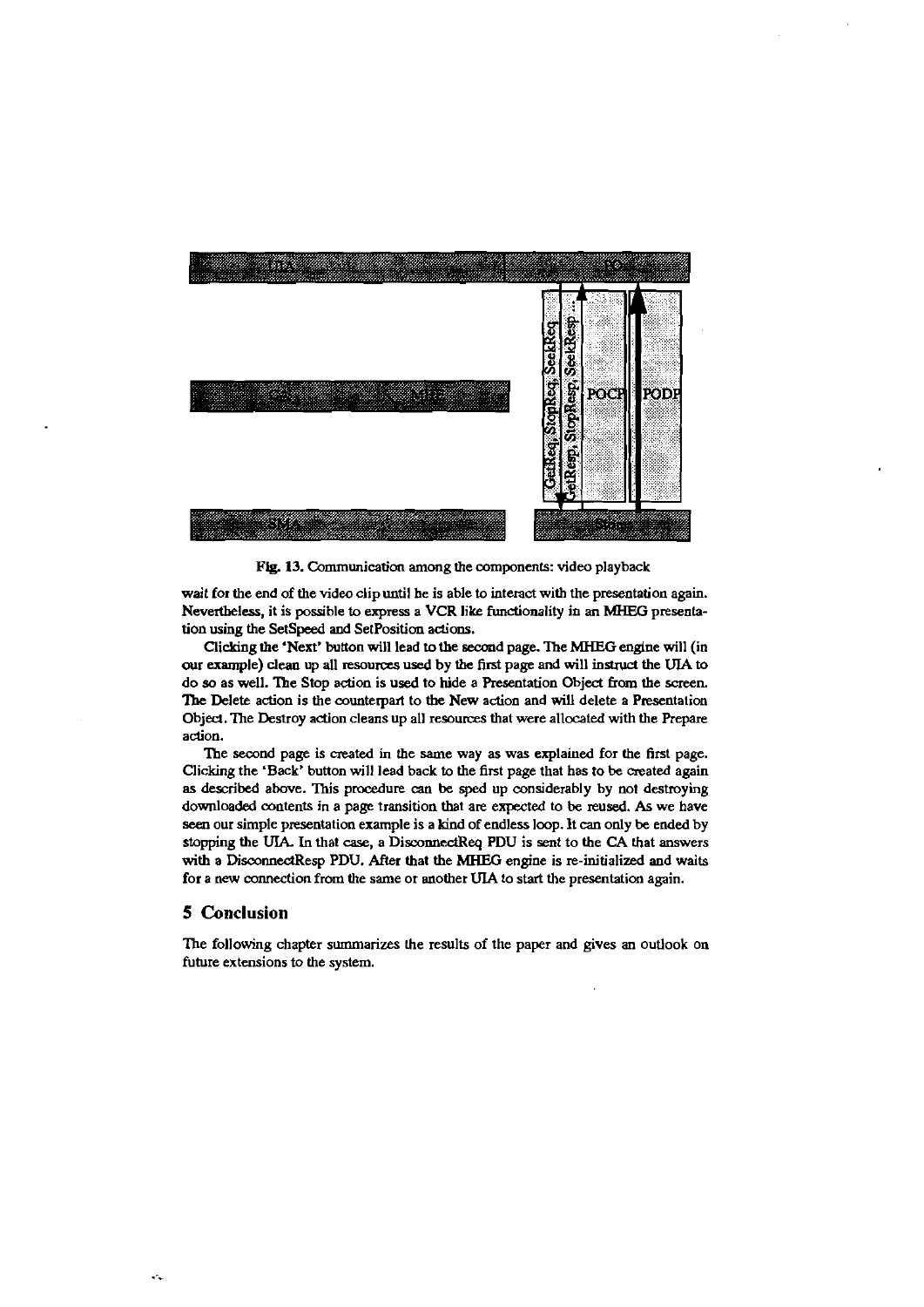### 5.1 Summary

Before coming to a conclusion about the results of the GLASS project as presented in this article, it may be helpful **to** think about the situation of today's multimedia applications.

Today there are only few distributed multimedia systems available. Most of the systems are intended for tunning on a single system, though multiple platfoms **are**  supported. These are kiosk systems and presentation systems for Point-of-Information/ Point-of-Sale scenarios. 'Ihere are a lot of multimedia auihoring systems available that allow user friendly and easy construction of those applications. However, there is a lack of interoperability and interchangeability of the presentations among the presentation systems. Thus, content providers have to decide which systems they want to support and which to ignore. This decision will be risky for them as well as unsatisfactory for ihe **user** in **the** owsumer market **because** only a subset of applications are available for him depending **on** bis decision for a system.

'Ihose limitations **can be** oveme by sticking to an international standard such as MHEG. In this sense GLASS is a pioneer project. It makes use of MHEG's concepts and implements an engine that is capable of interpreting MHEG Objects as defined in the MHEG DIS document. On the other hand the MHEG standardization process from DIS to the final IS profits by the GLASS designers' experiences. So the GLASS project and the MHEG standard mutually influence each other.

The GLASS architecture defines a distributed system that allows coexistence of system independent components as well as system dependent components that communicate using well-defined protocols based on TCP/IP. System independent components **can** be easily ported **to** different platfoms **aud** system dependent mmponents are well shielded to allow a heterogeneous system. Since Presentation Objects make use of standard media types like JPEG images instead of using graphical user interface dependent widgets the same look and feel is maintained across all platforms.

Coming to a conclusion one can say that the GLASS system is demonstrating the successful use of a standard multimedia and hypermedia exchange format like MHEG to guarantee both the content provider's and thc end user's investments without losing flexibility.

#### **52 Fuiure Outlook**

The GLASS system as described in this article provides all the basic means for a flexible and extendable multimedia system. These means **can** be uxd in many ways **to** support the user with global services that really demonstrate the power of the architecture.

Currently under development are gateways that build interfaces to standard services like TV and radio broadcast, BTX, World Wide Web (WWW) and Electronic Mail. Some gateways make use of facilities that allow real-time compression of continuous media using standards like MPEG. Others convert hypertext information and semantic actions to MHEG Objects that are used to build MHEG presentation parts dynamically.

Another important task will **be** developing tools ihat allow designers to quickly and easily produce MHEG-based multimedia presentations. Those tools would help to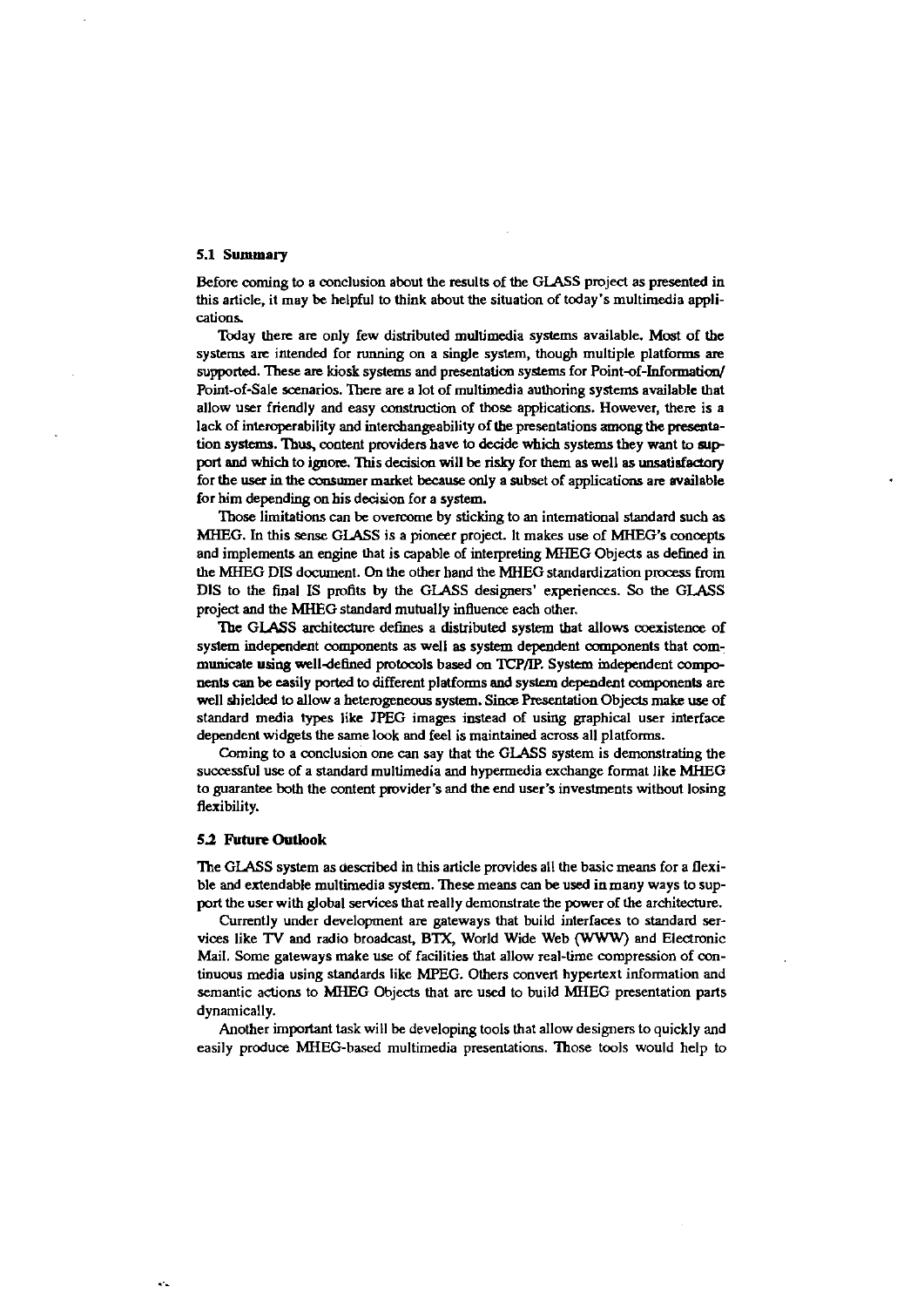increase the number of available presentations rapidly. Until then presentation designers could be provided with converters from other multimedia authoring tools to MHEG.

Since the MHEG standardization is still in process, it may be necessary to modify the engine when the official MHEG International Standard document is passed.

As outlined, there is still some work to do but the existing GLASS system provides a strong starting platform for further research activity.

# **6 Acknowledgements**

The authors thank all partners of the GLASS consortium, namely DEC CEC, DeTe-Berkom, GMD Focus, Grundig Multimedia Solutions, TU Berlin PRZ for the co-operative work. Many thanks to DeTeBerkom for sponsoring and supporting the project. The authors express their gratitude to Hans Werner Bitzer, Thorsten Illies, Stefan Koenig, Thomas Meyer-Boudnik and Olaf Rehders for their discussions and contributions.

#### **References**

| 1. | DEC, GMD Fokus, Grundig Multimedia Solutions, IBM ENC, Techni-<br>cal University of Berlin PRZ: BERKOM Globally Accessible Services:<br>System Specification 1.0. BERKOM, Berlin, May 1994. |
|----|---------------------------------------------------------------------------------------------------------------------------------------------------------------------------------------------|
| 2. | ISO/IEC IS 10918:1992: Information Technology – Digital Compression<br>and Coding of Continuous-Tone Still Images (JPEG). 1992.                                                             |
| 3. | ISO/IEC IS 11172:1992: Information Technology - Coding of Moving<br>Pictures and Associated Audio for Digital Storage Media up to about 1.5<br><b>Mbit/s (MPEG). 1992.</b>                  |
| 4. | ISO/IEC IS 11544:1992: Information Technology – Digital Compression<br>and Coding of Bi-level Images (JBIG). 1992.                                                                          |
| 5. | ISO/IEC WD 13818-6:1994: Information Technology – Coded Repre-<br>sentation of Multimedia and Hypermedia Information Objects (MHEG)<br>- Part 1: Base Notation (ASN.1). June 1993.          |
| 6. | ISO/IEC CD 13552-1:1993: Information Technology - MPEG-2 Digital<br>Storage Media Command and Control Extension (DSM-CC). November<br>1994                                                  |
| 7. | ITU-T Draft Recommondation T.170; Audiovisual Interactive (AVI) Sys-<br>tems – General Introduction, Principles, Concepts and Models. Second<br>Revision, Geneva, CH, 16-25 November 1993.  |
| 8. | T. Meyer-Boudnik, W. Effelsberg: MHEG - An Interchange Format for<br>Interactive Multimedia Presentotions. Accepted for IEEE Multimedia<br>Magazine, 1995.                                  |
| 9. | Carsten Vogt, Ralf Guido Herrtwich, Ramesh Nagarajan: HeiRAT: The<br>Heidelberg Resource Administration Technique - Design Philosophy                                                       |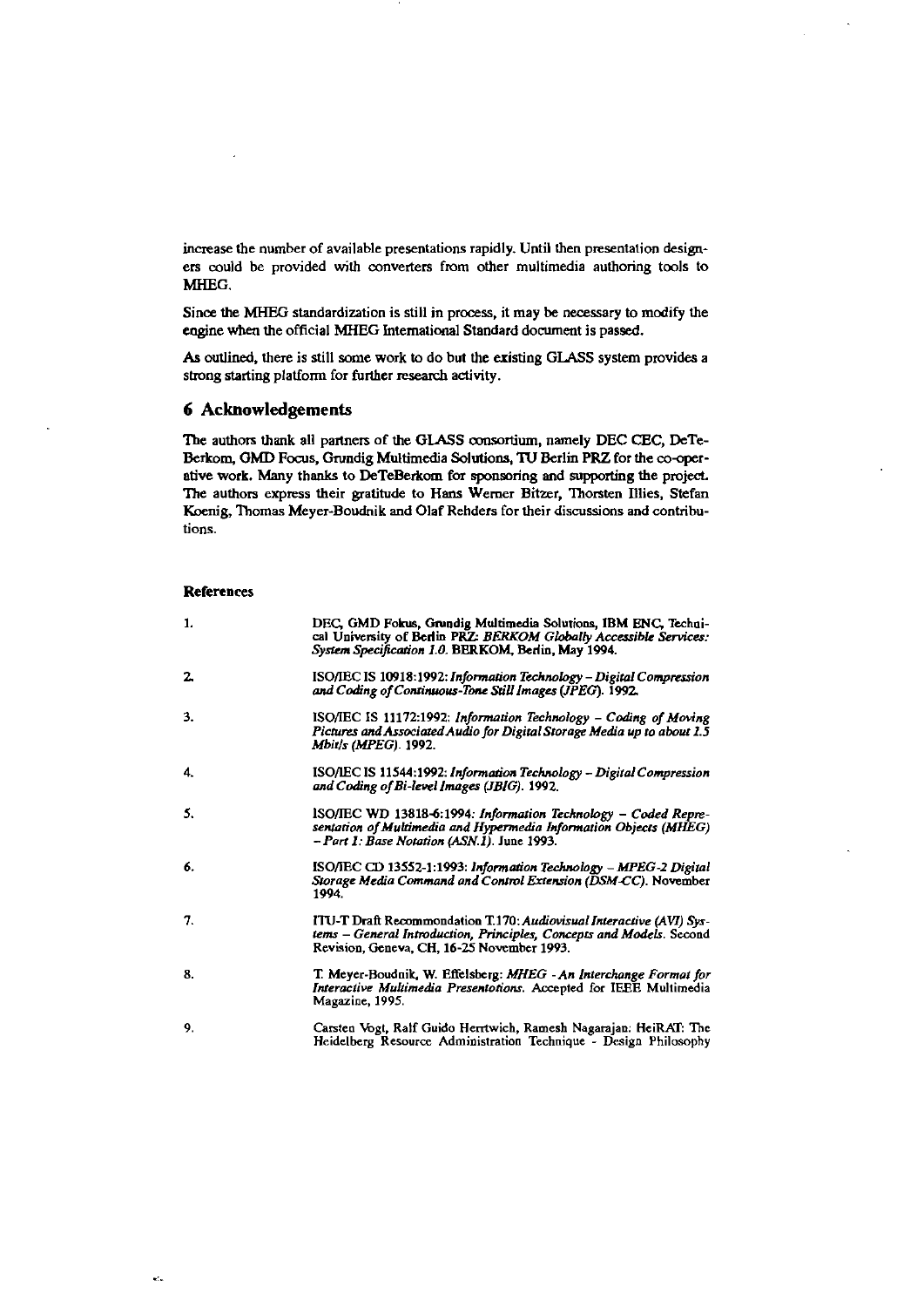and Goals. Tagungsband Kommunikation in Verteilten Systemen, **Munich, Gcrmany, March 3-5, 1993** 

 $\overline{\phantom{a}}$ 

 $\bar{\mathcal{L}}$ 

 $\bar{\mathcal{A}}$ 

 $\sim$ 

 $\bar{\beta}$